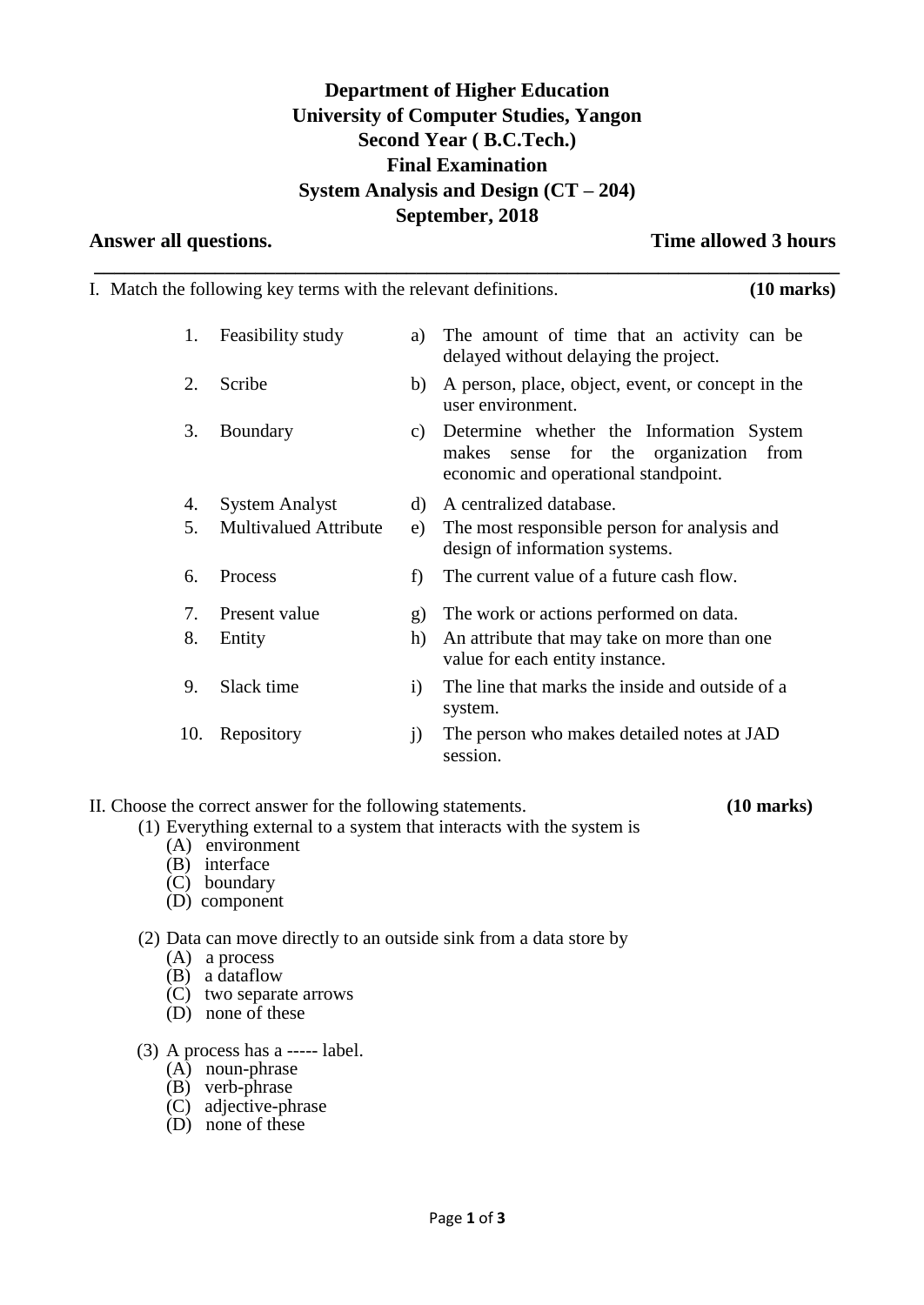- (4) A data flow from a data store means
	- (A) update
	- (B) insert
	- (C) retrieve or use
	- (D) none of these
- (5) An attribute that may take on more than one value for each entity instance is
	- (A) candidate key
	- (B) identifier
	- (C) single-attribute
	- (D) multivalued attribute

## (6) The first step in system development life cycle is.

- (A) database design
- (B) system design
- (C) preliminary investigation and analysis
- (D) graphical user interface
- (7) Cost-Benefit analysis is performed during
	- (A) system analysis
	- (B) system design
	- (C) feasibility study
	- (D) system implementation
- (8) A named property or characteristics of an entity that is of interest to the organization.
	- (A) attribute
	- (B) entity type
	- (C) entity instance
	- (D) relationship
- (9) The number of instances of entity B that can (or must) be associated with each instance of entity A.
	- (A) unary
	- (B) binary
	- (C) ternary
	- (D) cardinality
- (10) Dividing a system up into chunks or modules of relatively uniform size.
	- (A) coupling
	- (B) modularity
	- (C) decomposition
	- (D) cohesion

## III. Answer any **five** from the followings. **(20 marks)**

- (a) Explain prototyping and what advantage it has?
- (b) List the activities performed by project manager during project initiation.
- (c) What are the difference between form and report?
- (d) Describe the most commonly used methods for highlighting information.
- (e) Write down the common skills and activities of a project manager.
- (f) What are the important system concepts that the system analyst need to know?
- (g) What is JAD? List the typical JAD participants.
- IV (a). The account department of a company receives work schedule logs of each employee from the various departments to calculate the salary. Invalid logs are returned to the corresponding department for correction and the valid ones are updated in the file called the schedule book. After the schedule logs are received, the logs are sorted by the employee number and filled back to the schedule. The logs are then used to calculate the gross pay for each employee. Based on each employee salary classification list, each employee's monthly salary is calculated. All employees' specifications (including salary classification) are obtained from a file called the employee profile. A pay cheque is then created and issued to each employee.<br>Draw **the level-0 diagram** for this situation. (10 marks) Draw **the level-0 diagram** for this situation.